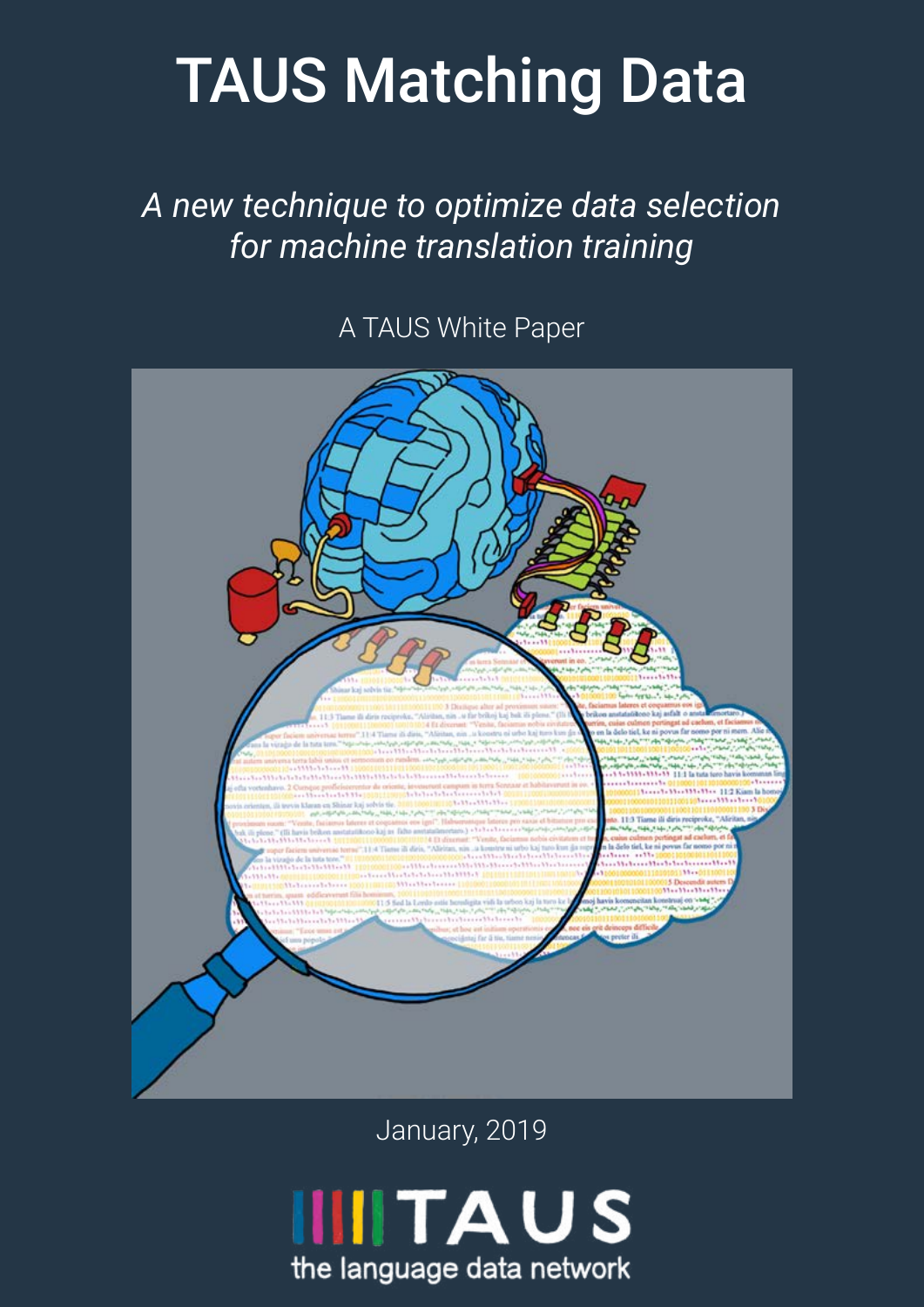COPYRIGHT © TAUS 2019

All rights reserved.

No part of this publication may be reproduced, stored in a retrieval system of any nature, or transmitted or made available in any form or by any means, electronic, mechanical, photocopying, recording or otherwise, without the prior written permission of TAUS. TAUS will pursue copyright infringements.

In spite of careful preparation and editing, this publication may contain errors and imperfections. Authors, editors, and TAUS do not accept responsibility for the consequences that may result thereof.

Design: Anne-Maj van der Meer

Published by TAUS BV, De Rijp, The Netherlands

For further information, please email data@taus.net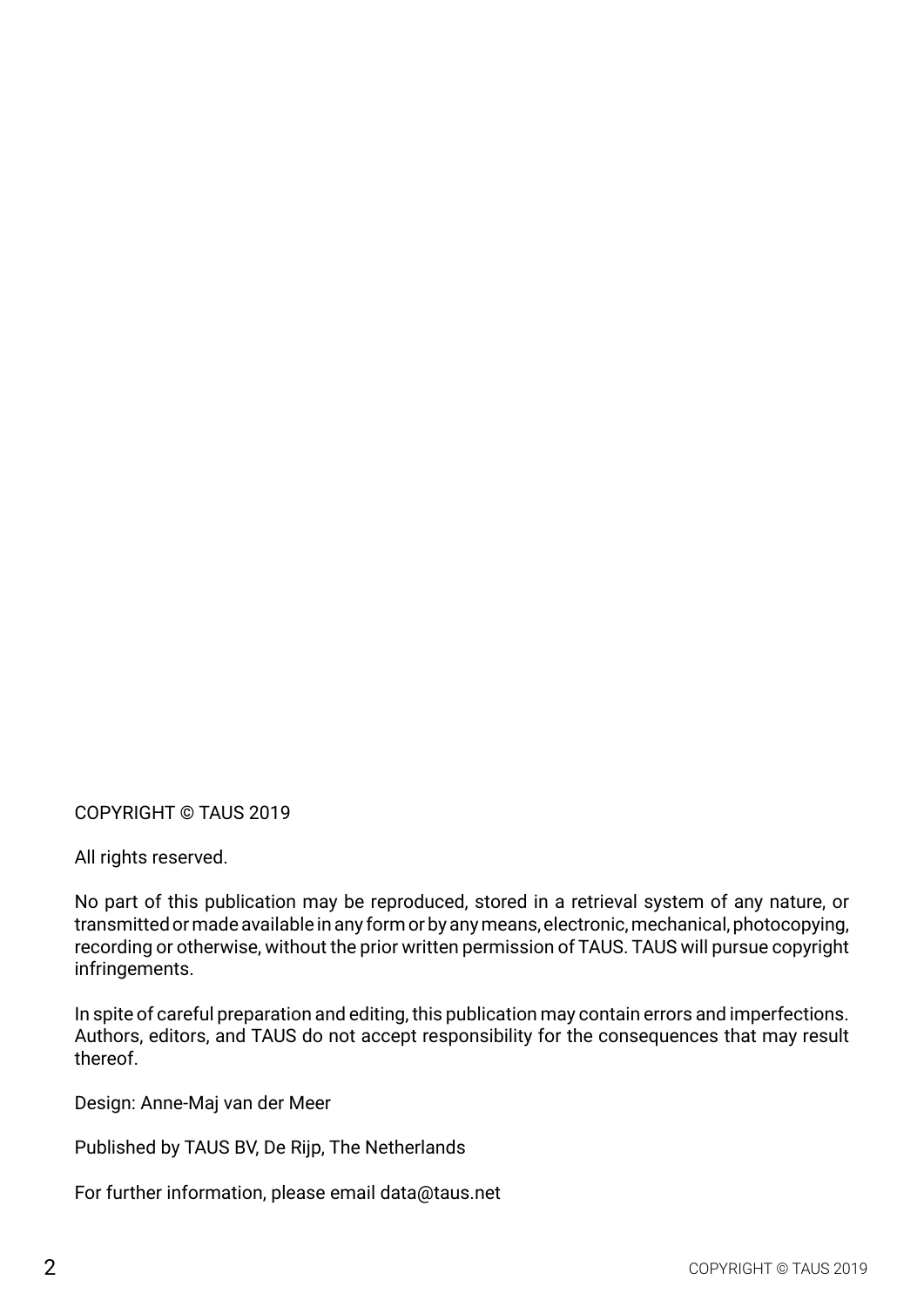# **Table of Contents**

| Abstract                                              | 4  |
|-------------------------------------------------------|----|
| The Problem with Language Data                        | 5  |
| <b>History of Language Data</b>                       | 5  |
| Overview                                              | 5  |
| <b>How Data Entered the Field of Translation</b>      | 5  |
| Early Platforms for Language Data                     | 6  |
| <b>TAUS Data Cloud</b>                                | 6  |
| <b>Connecting Europe Facility</b>                     | 6  |
| <b>Web Crawling</b>                                   | 7  |
| <b>Embedded Sharing</b>                               | 7  |
| <b>Public Data Collections and Academic Platforms</b> | 7  |
| <b>Other Translation Data Repository Platforms</b>    | 8  |
| New Language Data Companies and Services              | 8  |
| Constraints on Language Data Collection               | 8  |
| Solution                                              | 9  |
| Conclusion                                            | 10 |
| <b>References</b>                                     |    |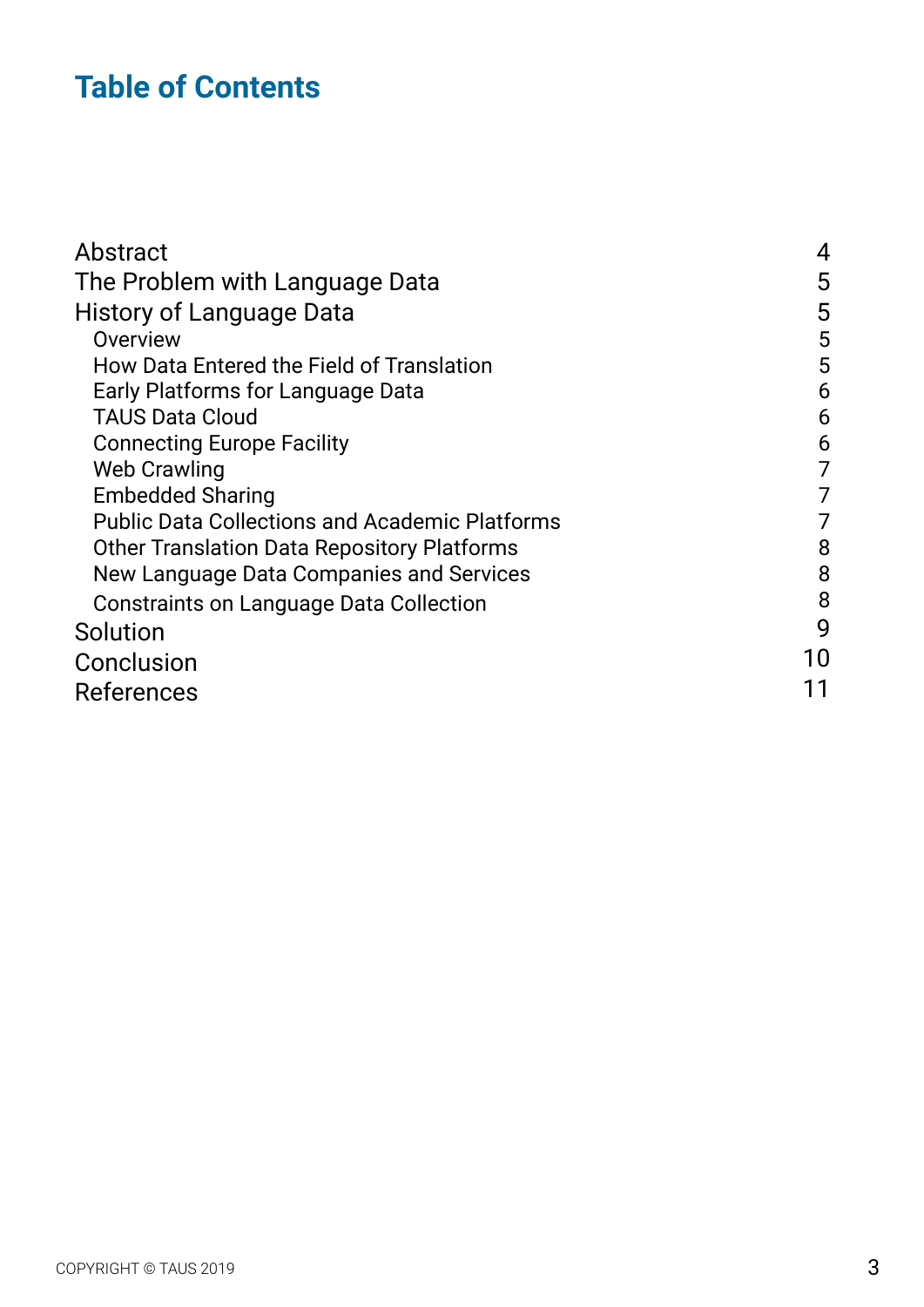## <span id="page-3-0"></span>**Abstract**

This white paper describes the challenges of selecting data for the training of Machine Translation systems, especially in light of the transition from Statistical MT to Neural MT. The Neural MT engines demonstrate dramatic improvements in quality of output, but they are much more sensitive to the quality and relevance of the training data. This document gives a complete overview of platforms and organizations that offer data for MT training and describes the constraints that MT users and developers are confronted with. It then presents a new technique developed and implemented by TAUS, based on a joint research project with the Institute for Logic, Language and Computation of the University of Amsterdam, which we refer to as Matching Data. The Matching Data method inverts the typical search approach by indexing all the sentences in the mixed domain search corpora as searchable 'entities'.The resulting domain-specific corpora are more compact and relevant, as demonstrated by the first experiments conducted in close cooperation with the Oracle International Product Solutions group.

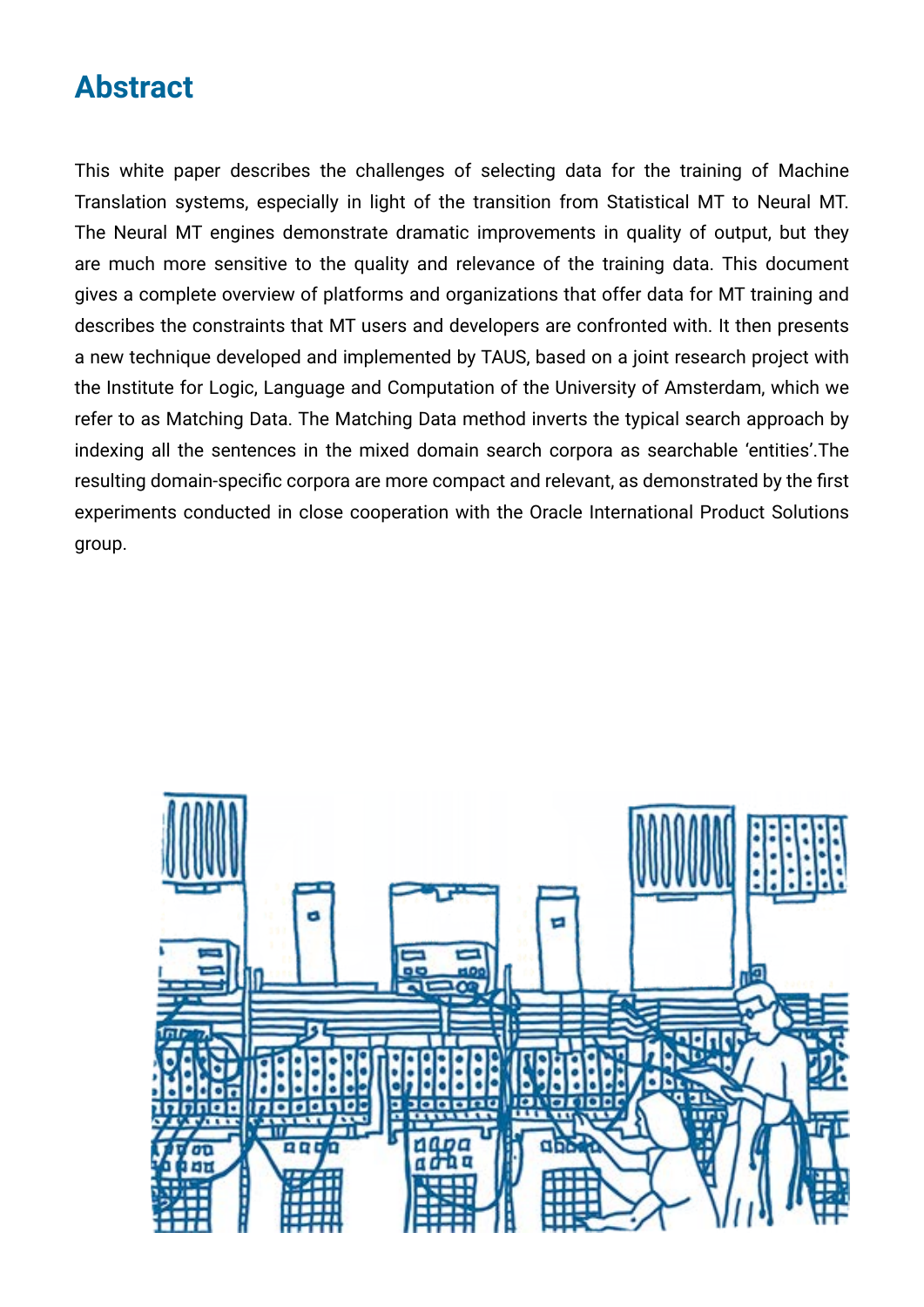# <span id="page-4-0"></span>**The Problem with Language Data**

The rapid adoption of artificial intelligence and machine learning in a wide range of products such as automobiles, chat bots, home and wearable devices and a plethora of customer, citizen and patient interaction applications drives the need for language data. The algorithms may be smart, but they only become really useful once they are trained on the languages that users speak everyday.

The primary source for language data has been the world wide web. The Common Crawl Foundation has helped enormously to make massive text corpora in many languages accessible to developers of machine translation. However, the new generation of Neural MT engines are more sensitive to the quality of the language data and they tend to learn better from more domain-specific data. Existing methods of using crawled data are like a scattergun approach to solving the problem.

Whenever possible MT developers fall back on using translation memories for the training and customization of their engines. The problem there persists that the example data may be distributed over a variety of domains and therefore generate very mixed results. The old paradigm of more data is always better seems to start tumbling in this new age of AI. More domain-specific data is definitely better, but how do we tune in to the most relevant data?

More and more developers turn to crowdsourcing solutions for the collection of language data. They provide a list of source segments and pay native speakers and translators for typing in (or dictating) the translations. This method of collecting useful language data seems to be effective, but it's expensive and it may be slow. Also, while zooming in on the exact required vocabulary of an application, this method may be too restrictive for a real-world environment where variances form the rule rather than the exception.

To address the problematic area of language data collection TAUS is launching Matching Data, a new service based on a unique high-performance clustered search technique.

## **History of Language Data**

#### **Overview**

This section contains a helicopter overview of initiatives, projects and platforms over the years focusing on collecting and making language data available and accessible to the community.

#### How Data Entered the Field of Translation

Data entered the field of machine translation in the late eighties and early nineties when researchers at IBM's Thomas J. Watson Research Center reported successes with their statistical approach to machine translation.

Until that time machine translation worked more or less the same way as human translators with grammars, dictionaries and transfer rules as the main tools. Syntactic and rule-based Machine Translation (MT) engines appealed to the imagination of linguistically trained translators, while the new purely data-driven MT engines using probabilistic models turned translation technology into an alien threat for many translators. Not only because the quality of the output improved as more data were fed into the engines, but also because they could not reproduce or even conceive of what was really happening inside these machines.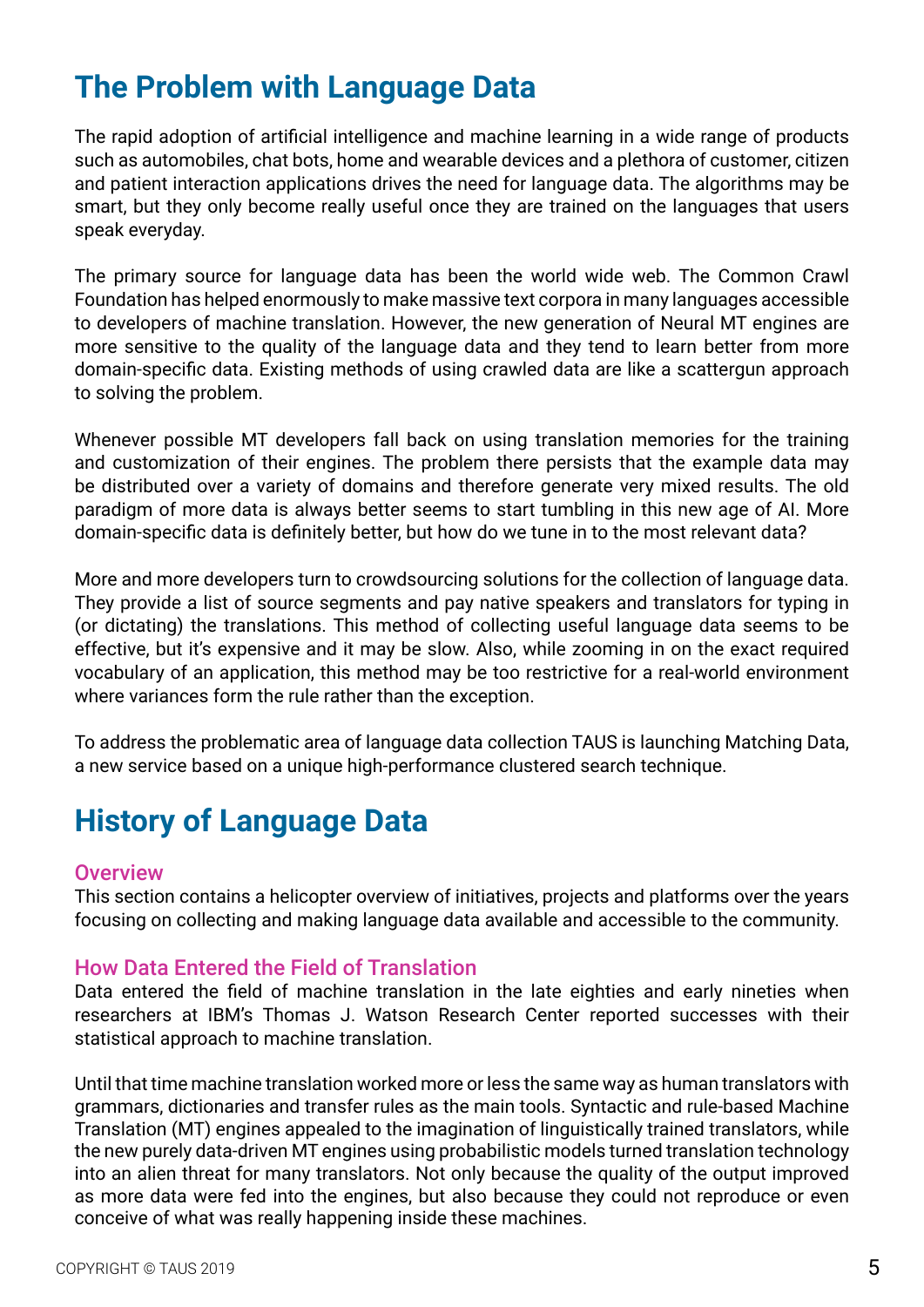<span id="page-5-0"></span>Google researchers, who also adopted the statistical approach to MT, published an article under the prophetic title "The Unreasonable Effectiveness of Data". Sometimes even the statisticians themselves wondered why metrics went up or down, but one thing seemed to be consistently true: the more data, the better the quality of the translation output.

The English-French Google machine translation engine was trained using a corpus of 100 billion words. Now, with the new generation of Neural MT, very large quantities of data belong to the past.

#### Early Platforms for Language Data

The Linguistic Data Consortium (LDC) was founded in 1992 as an open consortium of universities, libraries, corporations and government research laboratories to address the data shortage that language technology research and development was facing. LDC's role was initially as a repository and distribution point for language resources. Nowadays it creates and distributes a wide array of language resources.

The European Language Resources Association (ELRA) was founded in 1995 as a non-profit organisation with a mission to promote language resources and evaluation protocols for the Human Language Technology (HLT) sector. As a language resource center, it offers language data such as text and audio corpora, lexica and terminology for HLT to the community.

More specifically it coordinates and carries out identification, production, validation, distribution, standardisation of language resources, and supports the evaluation of systems, products, and tools related to them. ELRA's distribution agency is ELDA (Evaluations and Language resources Distribution Agency), a company that deals with the commercial and business-oriented tasks of the association.

The Open Language Archives Community (OLAC), was founded in 2000 as an international partnership of institutions and individuals that are creating a worldwide virtual library of language resources by developing consensus on best current practice for the digital archiving of language resources as well as a network of interoperating repositories and services for hosting and accessing such resources.

#### TAUS Data Cloud

In 2008, TAUS and its members founded the TAUS Data Association: a cloud-based repository where everyone can upload their translation memories and earn credits to download data from other users. The objective of the data sharing platform was to give more companies and organizations access to good quality translation data needed to train and improve their MT engines. As of September 2016, the TAUS Data Cloud, as it is called now, already contains more than 35 billion words in 600 language pairs. The hunger for data seems to be unstoppable.

#### Connecting Europe Facility

In 2014, the European Commission launched an ambitious program under the name Connecting Europe Facility Automatic Translation (CEF.AT) that aims, among others, to promote and support the collection of translation data for automated translation. EU institutions and public administrations in the Member States will have access to an Automated Translation core platform, built on the existing European Commission Machine Translation service (MT@EC), that will automatically translate texts into any EU language.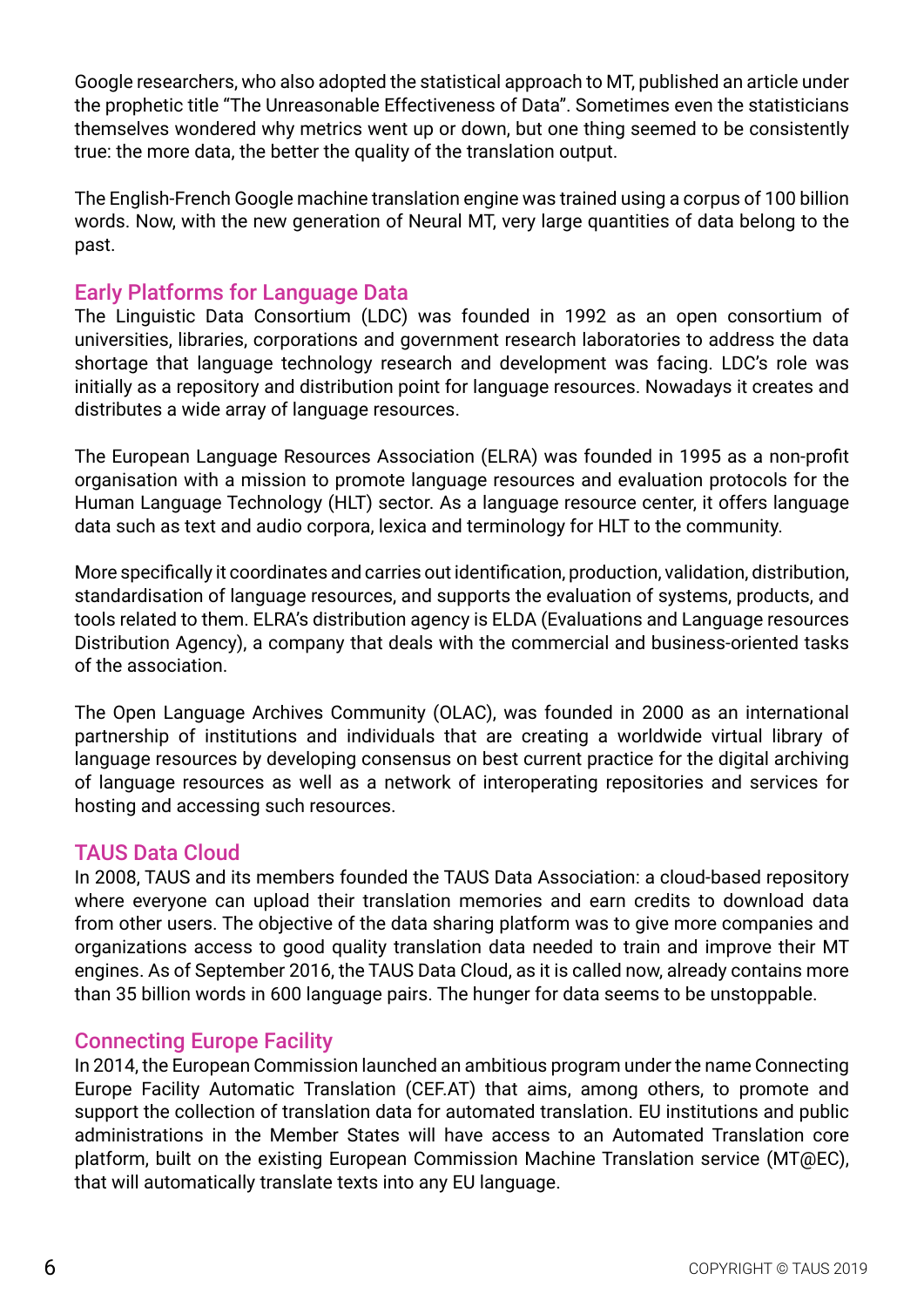<span id="page-6-0"></span>Member States will be encouraged to contribute language data for improving the translation quality produced by the CEF.AT platform in their language. Within this framework the EU launched a European Language Resource Coordination effort to identify and collect language data from national public services, public administrations and governmental institutions across the 30 European countries participating in the CEF programme. In a parallel move, the Language Resources Observatory site was created to centralize information about "validated" language data resources likely to support Europe-wide automated translation.

#### Web Crawling

Data is harvested in different ways. Besides the sharing platforms, such as TAUS Data Cloud and CEF.AT, large companies with the proper tools and means have been scraping data from translated websites. Practically all publicly available data resources have been obtained by targeted crawling of a handful of web sites, such as the European Parliament, the United Nations, and volunteer translation efforts such as TED talks and Open Subtitles.

In contrast, the highest-resourced machine translation efforts (Google and Microsoft) use significantly more data by utilizing broad crawls of the web, targeting millions of web sites. By participating in the ModernMT and CEF projects TAUS aims to make such data available for academic research, and governmental and commercial deployment of machine translation with a focus on European languages and Russian.

#### Embedded Sharing

As in many other private and business environments, users inevitably share data, whether consciously or unconsciously, when they use online services. In the translation industry this happens for instance when translators post-edit MT output on a cloud-based translation platform.

The company that owns the platform or the MT developer that provides the API to facilitate the MT service will receive the translation data and may use this to further improve the performance of their MT engines. These practices raise concerns around copyright issues.

#### Public Data Collections and Academic Platforms

Public data sets, either standalone or included on academic platforms, that are released by international organizations and/or extracted via academic initiatives, have proven very useful for the advance of machine translation technology, both in research and development. Some of them are described here:

The Europarl corpus is a parallel corpus created by Philipp Koehn from the European Parliament proceedings in the official EU languages. The aim of the extraction and processing was to generate aligned text for use in statistical machine translation systems.

The DGT-Translation Memory owns voluminous data sets released by the European Commission. They contain sentences translated by human translators in 24 languages in the legal domain from the Acquis Communautaire, the body of European legislation. The United Nations parallel corpus is comprised of publicly available official records and other parliamentary documents of the UN in their six official languages. The purpose of the data sets is to provide access to multilingual language data and facilitate research and development in machine translation and other natural language processing tasks.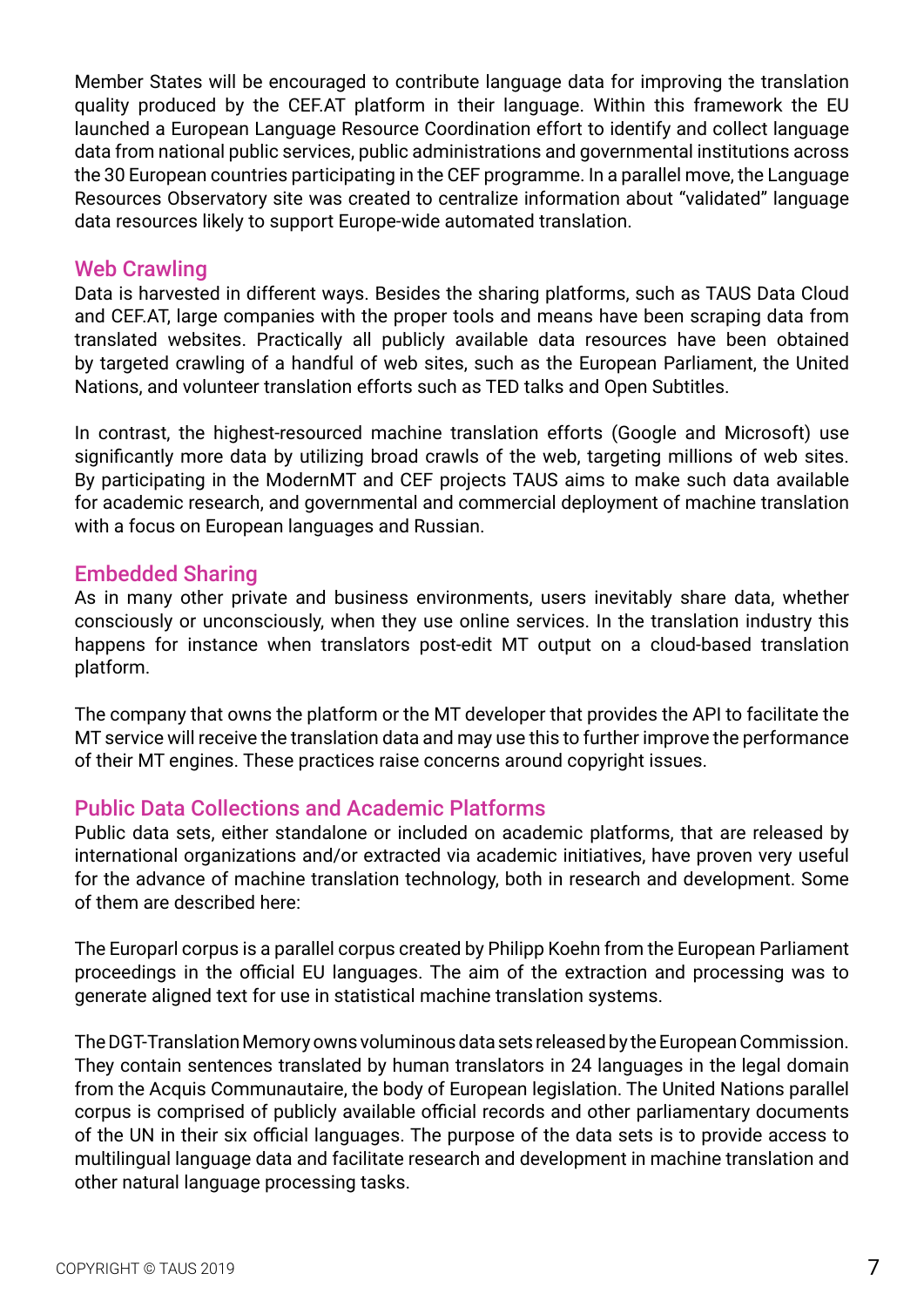<span id="page-7-0"></span>The Canadian Hansard corpus consists of parallel texts in English and Canadian French, extracted from official records of the proceedings of the Canadian Parliament.

Opus is a growing collection of parallel texts taken from the web. The Opus project aims to convert and align freely available online data, adding linguistic annotation and making available the parallel datasets. It contains data from the European Commission, the European Parliament, European Medicines Agency, the United Nations, Open Subtitles, TED Talks, Wikipedia and others.

#### Other Translation Data Repository Platforms

Besides the industry-shared TAUS Data Cloud, a number of other translation data repository platforms are available to support and facilitate translation tasks:

- Translated's MyMemory, the world's largest collaborative translation archive, supporting translators and translation automation tasks.
- Linguee, a unique translation tool that combines a bilingual editorial dictionary and a search engine allowing to search for words and phrases in hundreds of millions of parallel texts mainly sourced from public content (EU, UN, etc.).
- Glosbe, a free multilingual translation memory engine populated with open source content (wiktionary, open subtitles, etc.).
- Reverso in Context, a multilingual natural language search engine applied on parallel big data that offers translations in context with real-life examples for millions of words and phrases.
- Tatoeba, a collaborative, open and free collection of sentences and translations.

#### New Language Data Companies and Services

New companies have emerged that specialize completely in data harvesting. Appen, headquartered in Australia, is the most prominent provider in this niche. But also existing players in the localization space establish new practices directed to data collection. Lionbridge's data business for instance competes with Appen. And there are many more smaller data providers with a localization or crowdsourcing background, such as GlobalMe and Flitto.

A number of companies in China have also been active in developing large language data repositories, a fact that indicates how vitally useful language data are for the translation industry and other natural language processing applications.

Shanghai-based UTH International has invested deeply over the past few years in building and compiling a large multilingual big-data platform that includes several billion translation units in different domains and using them for a number of multilingual information processing applications and solutions.

Another Shanghai-based company, Tmxmall, has developed a cloud-based platform for translation memory sharing, exchange, trading and other data-related features, following the TAUS Data Cloud example. The goal is to develop a marketplace where buyers and sellers can trade their translation memories to cut translation costs, save time and improve quality. Baidu, the most popular search engine in China, is, according to Slator, intensively collecting high quality human-translated translation data for translation or other purposes.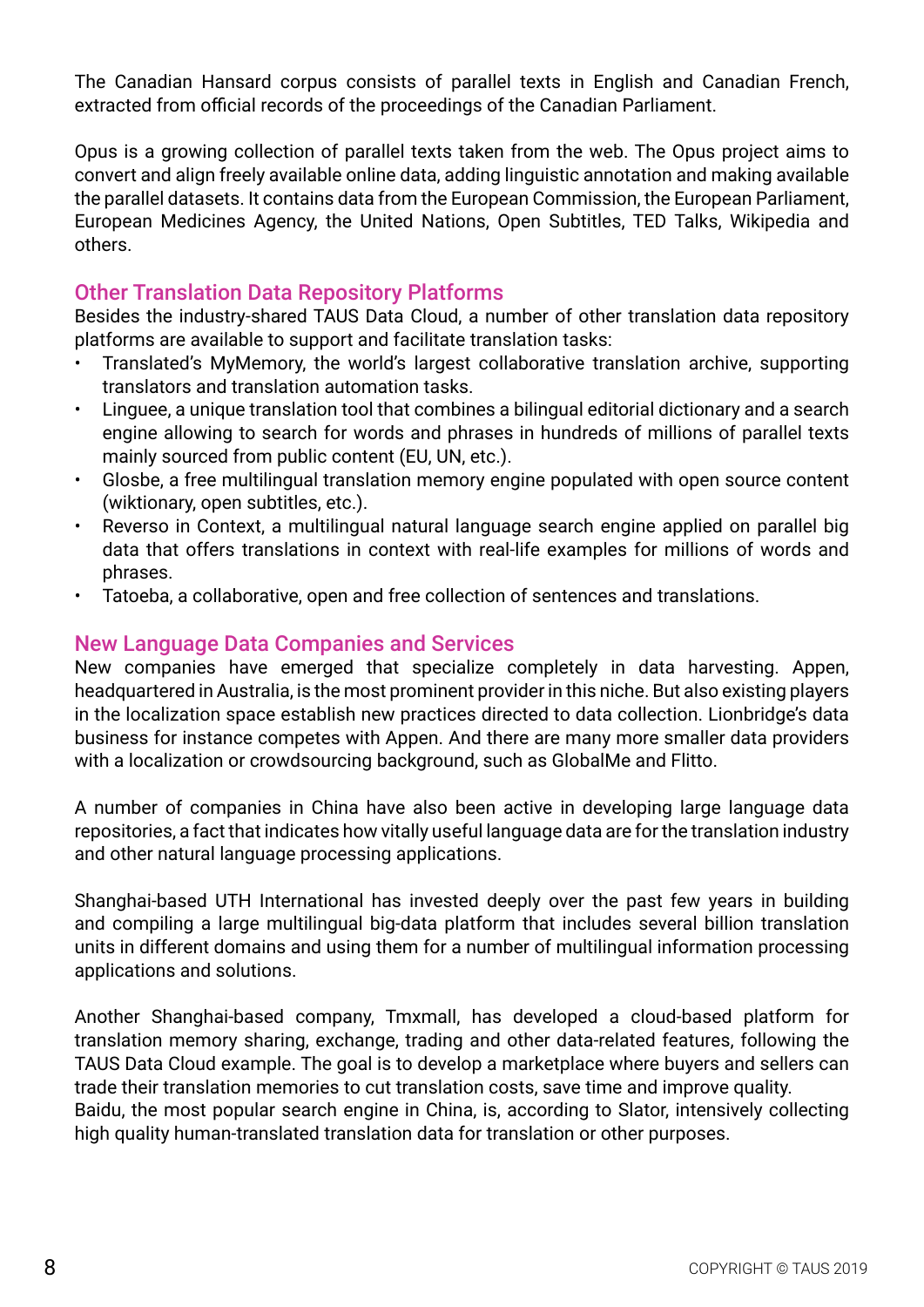#### <span id="page-8-0"></span>Constraints on Language Data Collection

Despite the long list of language data initiatives, platforms and services as outlined here above, access to language data remains problematic. According to a survey that TAUS conducted in 2015 among many data users and producers the primary concern they have is how to get access to exactly the right data. Searching, finding and sampling language data are not simple processes on all of the available platforms, they say. There is a growing need, even more so today with the Neural MT engines, for domain-specific and even customer or application-specific language data. The available services return often collections of data that are too large and too scattered, and as a result these datasets also then come at a high cost compared to benefits. Establishing the right price for language data is experienced as another challenge, especially since the expected improvements in performance of the MT engines cannot be measured until after the fact.



The reciprocal model of the TAUS Data Cloud has served users of TAUS very well in the last ten years. Whoever is in need of data is invited to upload some of his own data. The credits earned as a result of the data uploads can then be used to download other users' data. The constraint that the users experience though is that selections of data can only be made based on attributes that are chosen by the data uploaders from a pre-configured drop-down list provided in the user interface. There is for instance a list of seventeen industry sectors to choose from. That makes it impossible to really tune in on the needs to cover a very specific domain. Another constraint in the old TAUS Data Cloud, as in all other language data repositories, is that users can only download complete files and datasets in exactly the same size as they were uploaded by the data providers. The attribute that was provided for the dataset is automatically associated to each segment in that dataset. As a consequence TAUS Data customers until recently missed opportunities to find and harvest good quality data hidden in datasets with different attributes.

### **Solution**

TAUS is launching Matching Data as a solution to the constraints described above. Matching Data is a high-performance clustered search methodology, based on data selection techniques developed in the [DatAptor project.](https://slpl.science.uva.nl/projects/dataptor/overview)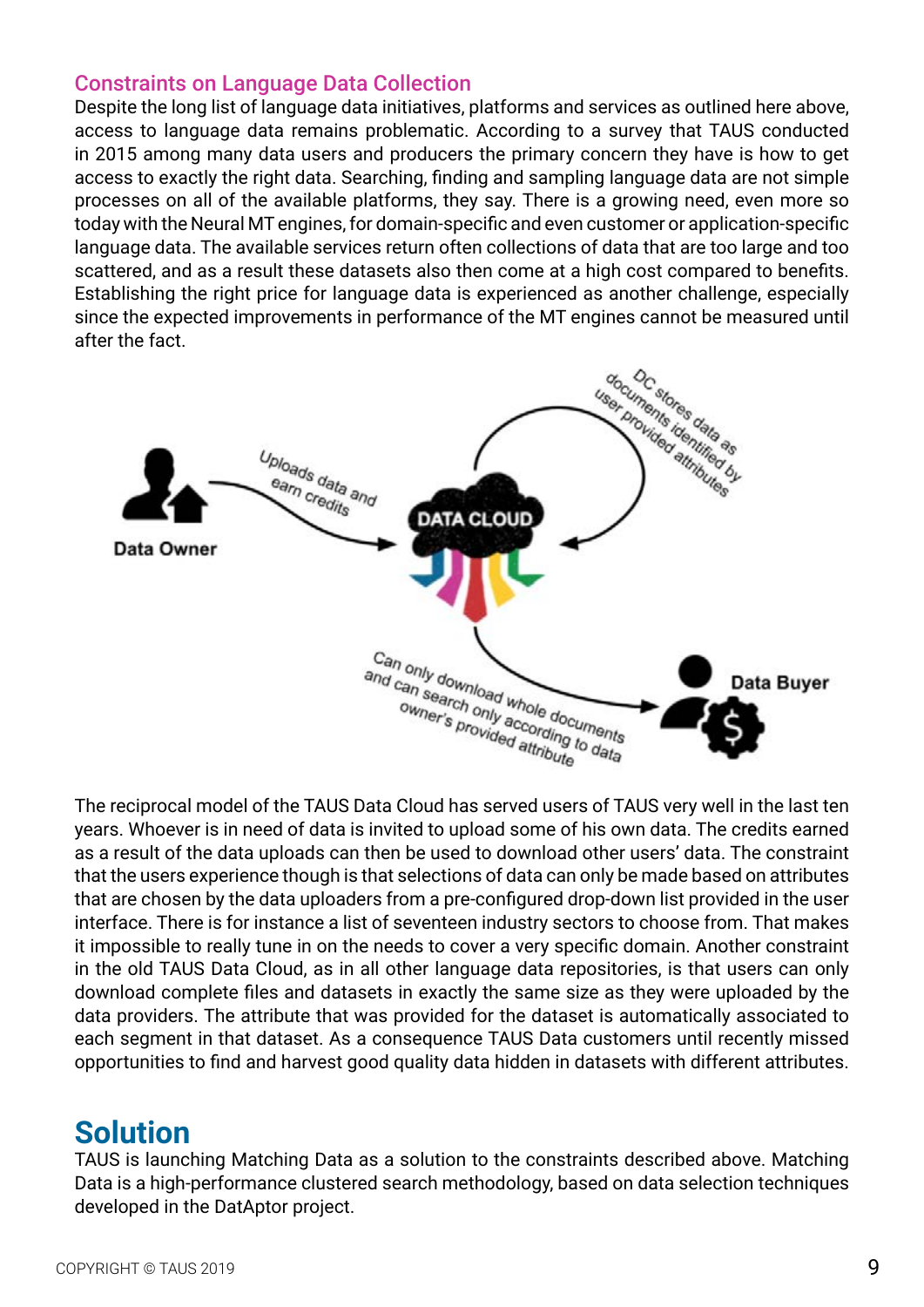<span id="page-9-0"></span>Here is how it works: based on a sample mini-corpus, the Query Corpus, we identify the best matching data, on a segment-level basis, from the entire data repository. To make this new search and selection method work, each segment in the TAUS Data Cloud is indexed as a searchable document. Similarly, each segment in the Query Corpus is converted into indexed sentences. Each sentence in the Query Corpus then returns matching sentences from the indexed TAUS Data Cloud repository, sorted according to their matching scores. We can increase or decrease the selections by adjusting these matching scores.



The customized corpora built with the Matching Data service are collections of segments extracted from all datasets in the TAUS Data Cloud. This tailored approach to data selection significantly reduces the data volume requirements and finetunes the MT training process. By way of reference: the sample mini-corpus, provided by the userm should contain around twenty thousand segments, monolingual or bilingual, representative for the specific domain. Experience so far has shown that we can condense the data selection by a factor of ten.

The TAUS Matching Data service is available as of January 2019. Users of the service are invited to submit a Query Corpus with a short profile description of the domain. TAUS will then initiate the clustered search process and share the Matching Data corpora in a library on the TAUS Data Cloud. Users can view samples and choose to download compact, medium or large selections of the Matching Data in their domain.

## **Conclusion**

In October and November of 2018 TAUS has tested the new Matching Data service in close cooperation with Oracle International Product Solutions. The process consisted in Oracle IPS supplying TAUS with a sample of approximately 30,000 English strings, representing content that is aligned to Oracle projects.

TAUS used the sample, the Query Corpus, to explore Data Cloud for similarity and proximity, across five languages, and reverted back with three selections of data output, with score ranges on similarity and proximity. Oracle IPS then performed a linguistic assessment of this output.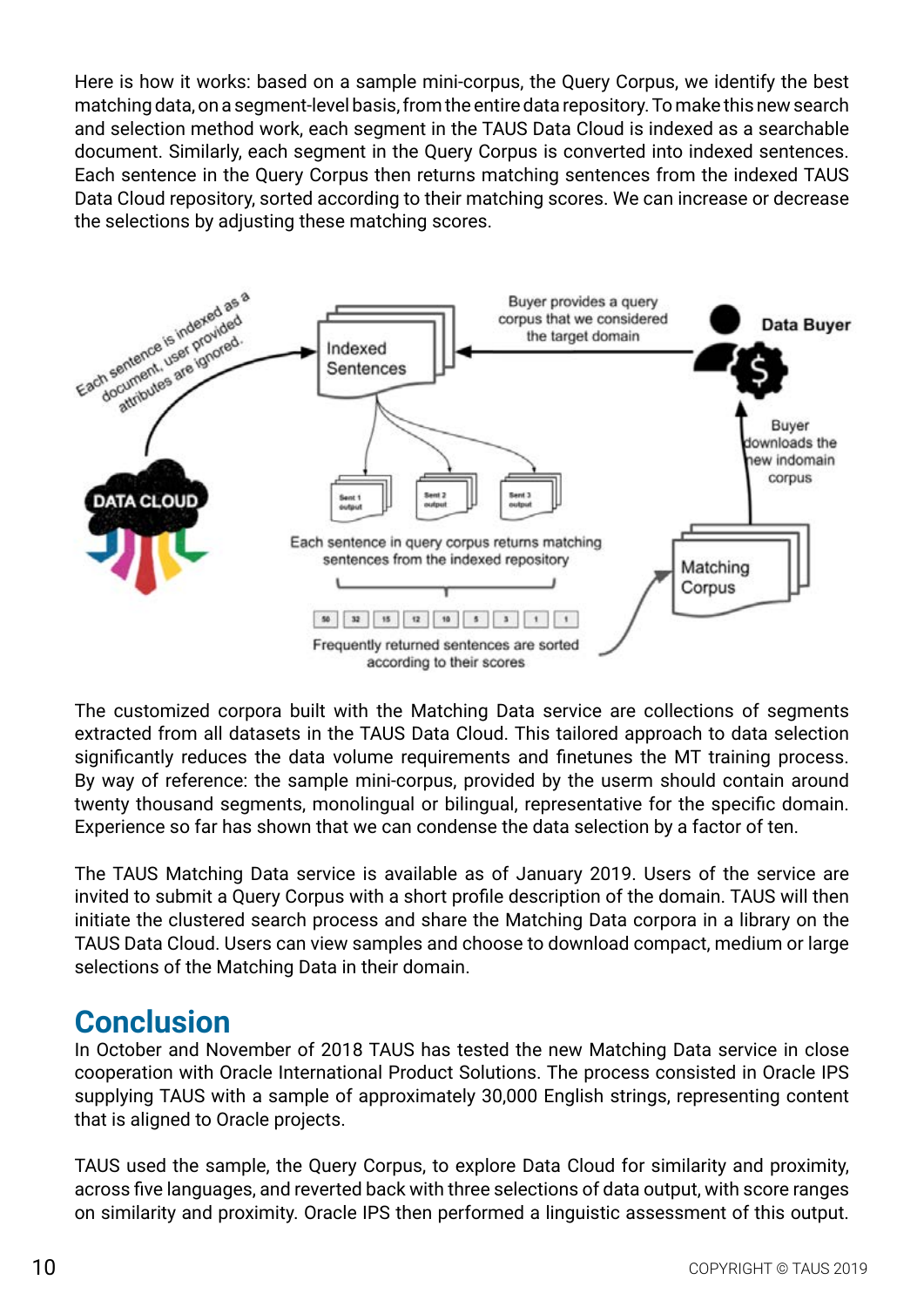<span id="page-10-0"></span>The in-depth linguistic review rendered positive results and the content supplied by TAUS was of good quality, appropriate to consume as aligned corpora to that supplied in the Oracle sample with an average acceptance score of 84% across the five languages.

TAUS will roll out Matching Data as a new managed service on the TAUS Data Cloud from January 2019. Later in the year, it will be available as a fully automated service allowing users to build domain-specific corpora on demand. Automated cleaning will be applied before the corpora are offered to all users in the Matching Data Library. TAUS plans to extend the clustered search to crawled data from the web. Later in 2019 the Matching Data service will be enriched with an anonymization service and a Data Test Bed, allowing users to validate the created corpus with Matching Data service on their own test sets with NMT models trained on the Matching Data corpus.

See article [Fixing the Data Gap](http://blog.taus.net/ten-years-of-taus-data-cloud-taught-us-how-to-fix-the-data-gap) for an overview of the Matching Data Roadmap.

## **References**

DatAptor project:<https://slpl.science.uva.nl/projects/dataptor/overview>

The Unreasonable Effectiveness of Data (2009): [https://research.googleblog.com/2009/03/](https://research.googleblog.com/2009/03/unreasonable-effectiveness-of-data.html) [unreasonable-effectiveness-of-data.html](https://research.googleblog.com/2009/03/unreasonable-effectiveness-of-data.html)

The Human Language Project: Inventing the Future of Translation Data (2012): [https://www.](https://www.taus.net/think-tank/articles/translate-articles/the-human-language-project-inventing-the-future-of-translation-data) [taus.net/think-tank/articles/translate-articles/the-human-language-project-inventing-the](https://www.taus.net/think-tank/articles/translate-articles/the-human-language-project-inventing-the-future-of-translation-data)[future-of-translation-data](https://www.taus.net/think-tank/articles/translate-articles/the-human-language-project-inventing-the-future-of-translation-data)

The Call for the Human Language Project (2012): [https://www.taus.net/think-tank/articles/](https://www.taus.net/think-tank/articles/translate-articles/the-call-for-the-human-language-project) [translate-articles/the-call-for-the-human-language-project](https://www.taus.net/think-tank/articles/translate-articles/the-call-for-the-human-language-project)

It's Time for a Big Idea: the Human Language Project (2013): [https://www.taus.net/think-tank/](https://www.taus.net/think-tank/articles/event-articles/it-s-time-for-a-big-idea-the-human-language-project) [articles/event-articles/it-s-time-for-a-big-idea-the-human-language-project](https://www.taus.net/think-tank/articles/event-articles/it-s-time-for-a-big-idea-the-human-language-project)

TAUS Translation Data Landscape Report (2015): [https://www.taus.net/think-tank/reports/](https://www.taus.net/think-tank/reports/translate-reports/taus-translation-data-landscape-report) [translate-reports/taus-translation-data-landscape-report](https://www.taus.net/think-tank/reports/translate-reports/taus-translation-data-landscape-report)

TAUS Machine Translation Market Report 2017: [https://www.taus.net/think-tank/reports/](https://www.taus.net/think-tank/reports/translate-reports/taus-machine-translation-market-report-2017) [translate-reports/taus-machine-translation-market-report-2017](https://www.taus.net/think-tank/reports/translate-reports/taus-machine-translation-market-report-2017)